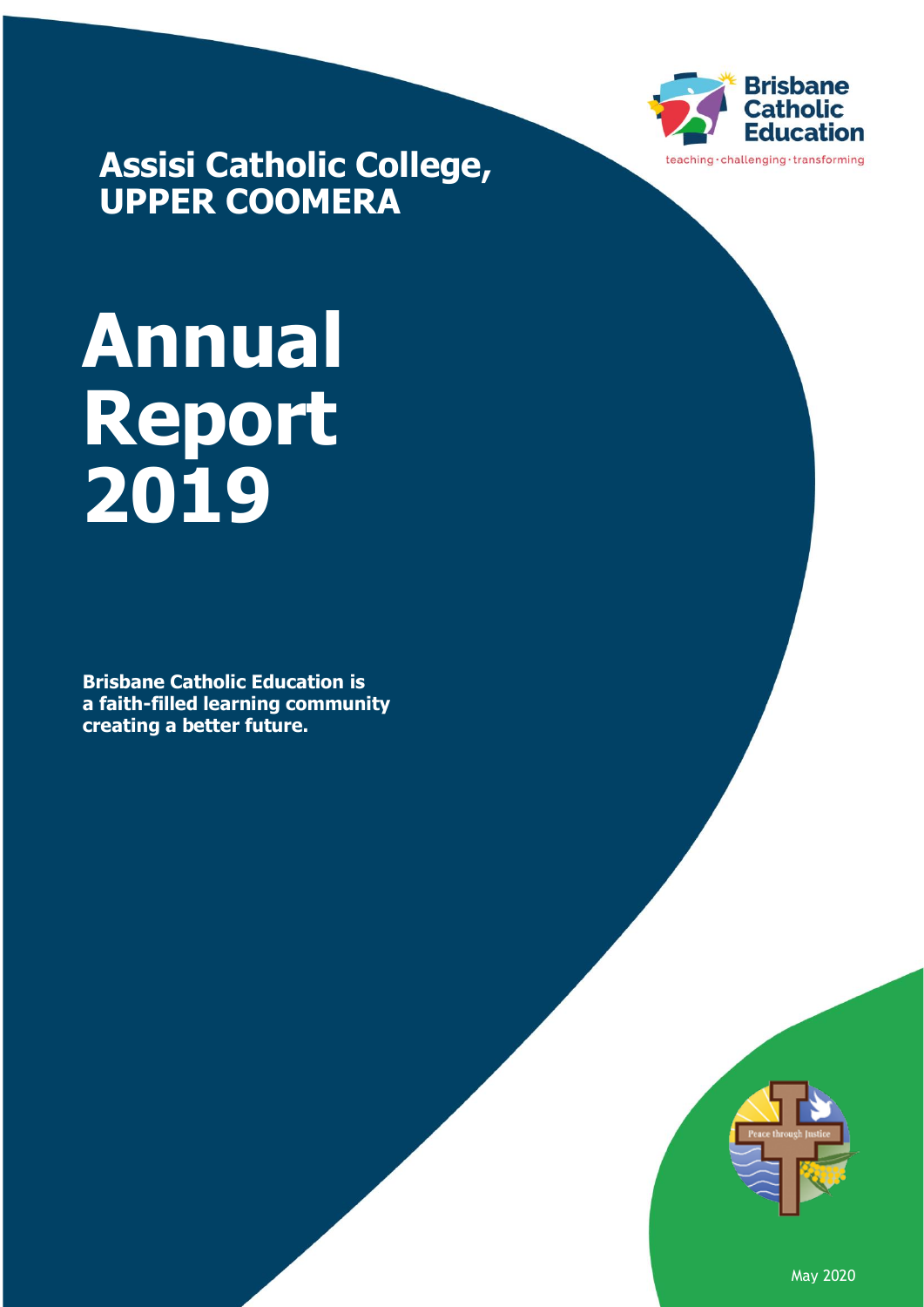# Contact information

| <b>School</b>         | Assisi Catholic College          |  |
|-----------------------|----------------------------------|--|
| <b>Postal address</b> | PO Box 1496, OXENFORD, QLD, 4210 |  |
| <b>Phone</b>          | $(07)$ 5656 7100                 |  |
| <b>Email</b>          | pscoomera@bne.catholic.edu.au    |  |
| <b>School website</b> | www.assisi.gld.edu.au            |  |
| <b>Contact Person</b> | Michael Laidler - Principal      |  |

# **Principal's foreword**

The 2019 Annual Report presents information for reporting requirements and informs the wider community of our school's operations and achievements through the year. The report includes information on the school's profile, curriculum delivery, social climate, school funding, workforce composition and student performance.

### **School progress towards its goals in 2019**

We have started a program to enhance our strong Franciscan tradition. "Our Franciscan Story" has been designed for staff, students and parents to develop a stronger understanding of the lives of our patron saints, St. Francis and St. Clare. Classroom prayer practices have been a focus especially in relation to the College Prayer.

The College has collaboratively developed a whole of College 'Vision for Learning' incorporating the Brisbane Catholic Education – Excellence in Learning and Teaching initiative. The Assisi Principles for Teaching and Learning have been adopted as the guiding focus for the College educational goals within the community. The College is guided by the BCE Excellence in Learning and Teaching Initiative. Differentiated assessment and learning tasks were developed.

The College has developed a  $P - 12$  Behaviour Support Program for effective pastoral care and student wellbeing.

Growth, engagement and progression in numeracy was evident and growth in reading and writing is a continuing aim of the College.

| Goal                                                                                                                                                                                                   | <b>Progress</b> |
|--------------------------------------------------------------------------------------------------------------------------------------------------------------------------------------------------------|-----------------|
| The College's Story is developed and promoted to ensure staff, students and<br>parents grow in an understanding of the Franciscan Charism                                                              | Achieved        |
| The development of prayer and worship practises for staff and students                                                                                                                                 | Achieved        |
| Establish processes and effective strategies to ensure learning and<br>assessment tasks are differentiated                                                                                             | Achieved        |
| Behaviour Support Program P-12: Right to Learn, Right to Teach-The school<br>community focuses on wellbeing for each student to provide a safe, nurturing<br>and academically challenging environment. | Achieved        |
| Growing the engagement, progress and achievement of each student in<br>literacy, with a focus on reading and writing.                                                                                  | Not Achieved    |
| Growing the engagement, progress and achievement of each student in<br>numeracy.                                                                                                                       | Achieved        |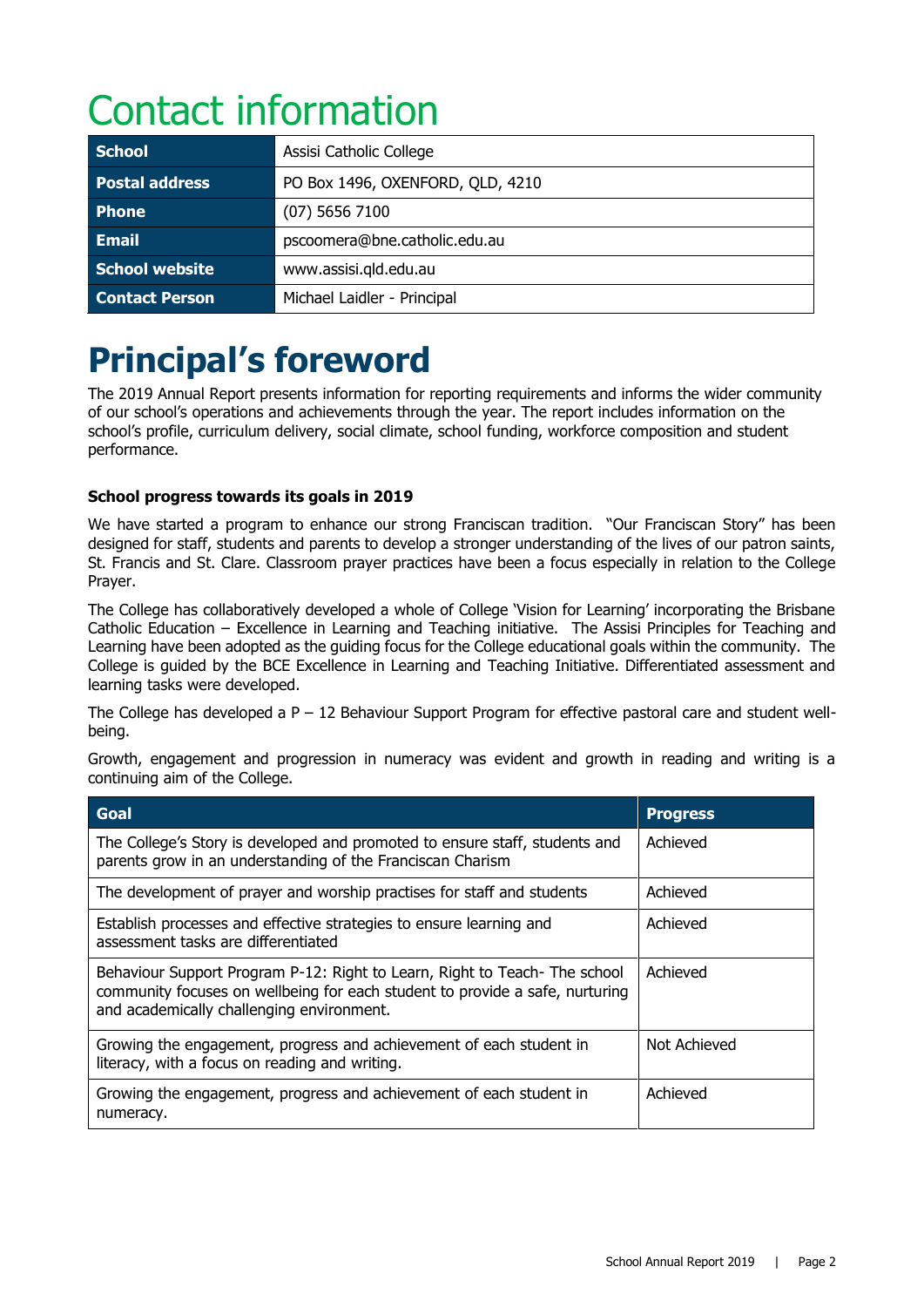### **Future outlook**

The explicit improvement agenda for 2020 will focus on gaining improvements in strengthening Catholic Identity and Faith Formation through a cohesive and integrated approach to Religion by conducting PD for staff in the Franciscan charism, conducting a Franciscan Pilgrimage, initiating Family Team masses and Team Saint days plus development of Year 12 Spirituality group. Continued focus on the prayer life of the College will continue.

Assisi will enhance learning engagement, progress and achievement through the use of effective and expected practices concentrating on "Knowing Thy Student", explicitly teaching skills and the consistent use of feedback. We will constantly monitor our Learning Growth Plan. Quality differentiation in learning and assessment will continue to be a focus.

The College will provide systems and structures to support processes within the College concentrating on our P – 12 Behaviour Plan and ICT procedures and protocols.

BCE high yield strategies are practiced and reviewed within the College. Student achievement data is captured through many assessment tools and this data informs teaching pedagogy within the College.

# **Our school at a glance**

### **School profile**

Assisi Catholic College is the first master planned Catholic  $P - 12$  college established by Brisbane Catholic Education on the Gold Coast. The College is located at Upper Coomera in the fast-growing northern corridor of the Gold Coast. The College has 1400 students in  $P - 12$  with 3 streams in Preparatory to Year 6 and 5 streams in Years 7 to 12.

There is a strong focus on continuity and connectedness from  $P - 12$  and across the four phases of learning:

- Early Years: Preparatory to Year 3
- Junior Years: Years 4 to 6
- Middle Years: Years 7 to 9
- Senior Years: Years 10 to 12

Distinctive features include:

- Franciscan Identity
- Digitally, networked College
- Ecological sustainability

**Coeducational or single sex:** Coeducational

**Year levels offered in 2019:** Prep to 12

### **Student enrolments for this school:**

|      | <b>Total</b> | <b>Girls</b> | <b>Boys</b> | <b>Aboriginal and</b><br><b>Torres Strait</b><br><b>Islander</b><br>students |
|------|--------------|--------------|-------------|------------------------------------------------------------------------------|
| 2019 | :385         | 700          | 685         | 18                                                                           |

Student counts are based on the Census (August) enrolment collection.

# **Characteristics of the student body**

All students from Preparatory to Year 12 belong in a Family Team (Agnes, Clare, Francis and Rufino).

Students feel a sense of belonging achieved through Family Team Activity Days, Assisi Day, Sports Carnivals, Fun Days and Family Team Masses.

Student leadership of Family Teams and involvement in the Student Representative Council occurs at Years 6, 9 and 12.

Students at Assisi thrive on being part of a community where they feel happy, safe and respected.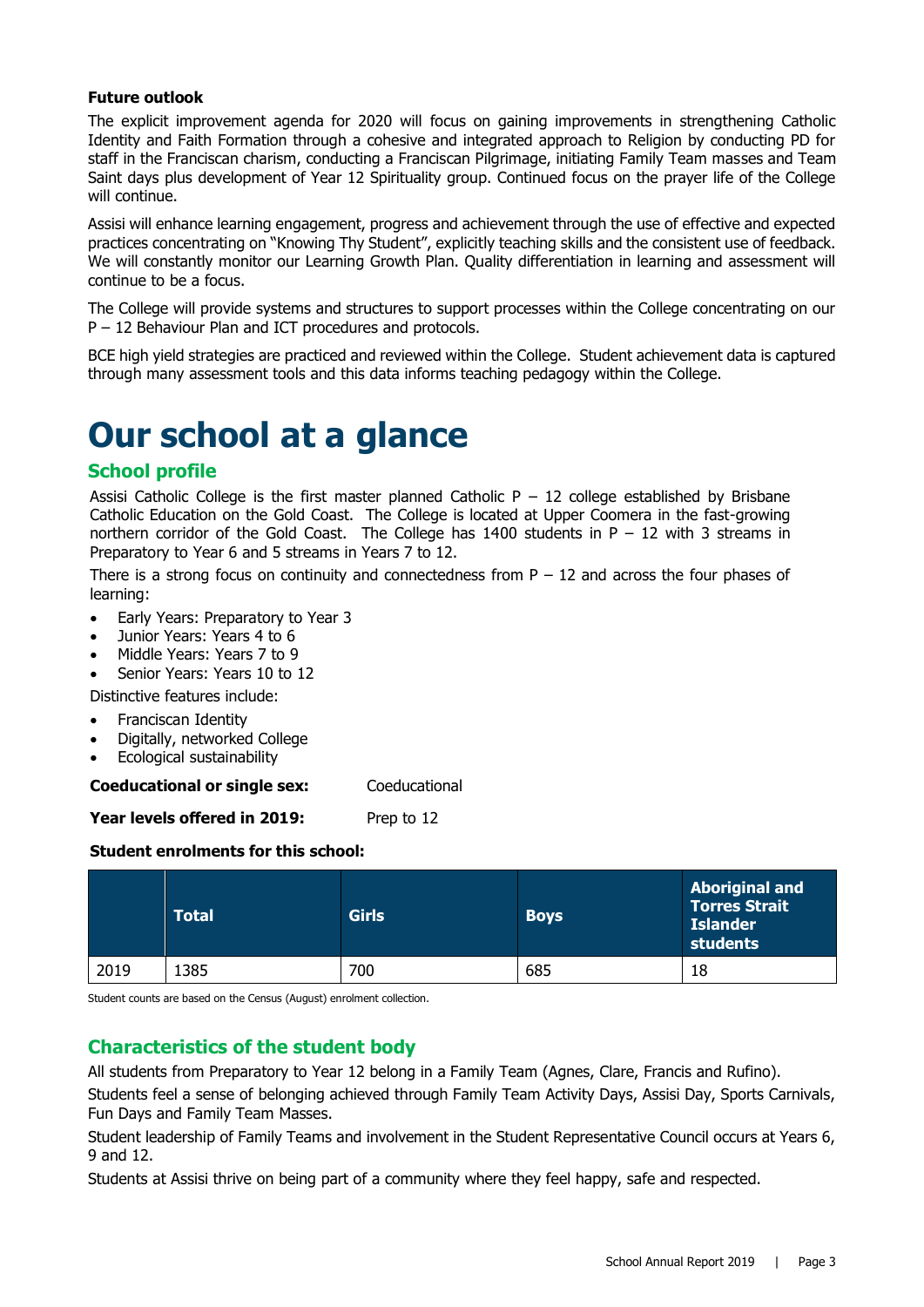Students are from various ethnic and cultural backgrounds and enrolments are drawn from many suburbs of the northern Gold Coast.

## **Curriculum delivery**

### **Approach to curriculum delivery**

- Franciscan Spirituality (perspectives infused in many of the curriculum areas)
- Australian Curriculum Framework P 10
- QCAA Senior Schooling Program
- Middle Years Academic Program providing core subjects and a wide selection of elective subjects
- Year  $11 12$  students access first year university subjects and TAFE certificate courses
- Year 10 -12 students access school-based apprenticeships and traineeships
- Hospitality Trade Training Centre includes a training kitchen and restaurant
- Italian Year 4 12
- Elite Futsal Program Year  $5 12$
- Career Education Program  $P 12$
- 1:1 Digital Devices  $P 12$
- Excellence programs in Year 9 and 10 Mathematics, English and Science
- BCE Excellence in Learning and Teaching high yield strategies

### **Co-curricular activities**

- Instrumental Music
- Chess
- **Robotics**
- Environmental Clubs
- Speech and Drama
- Dance
- Debating
- Public Speaking
- Interact Club
- College Musical
- Choir

### **How information and communication technologies are used to assist learning**

Assisi is a BYOD College. The use of information and communication technology is balanced with the need for traditional writing, reading and numeracy practices.

### **Social climate**

#### **Overview**

As a contemporary educational facility, our ideals are clearly defined, our expectations are high and our staff, student and community support is extremely strong. The College has an excellent reputation regionally, nationally and internationally and we have waiting lists for most year levels. The staff community is vibrant, our parent community is energetic and strong community links are well established.

The College has a strong focus on a safe, welcoming and happy learning environment for all students through our Pastoral Program and Responsible Behaviour Framework.

The focus of Pastoral Care and Discipline structures is based on positive, self-determined psychology resulting in our students living out the Assisi Habits and Values through positive peer relations.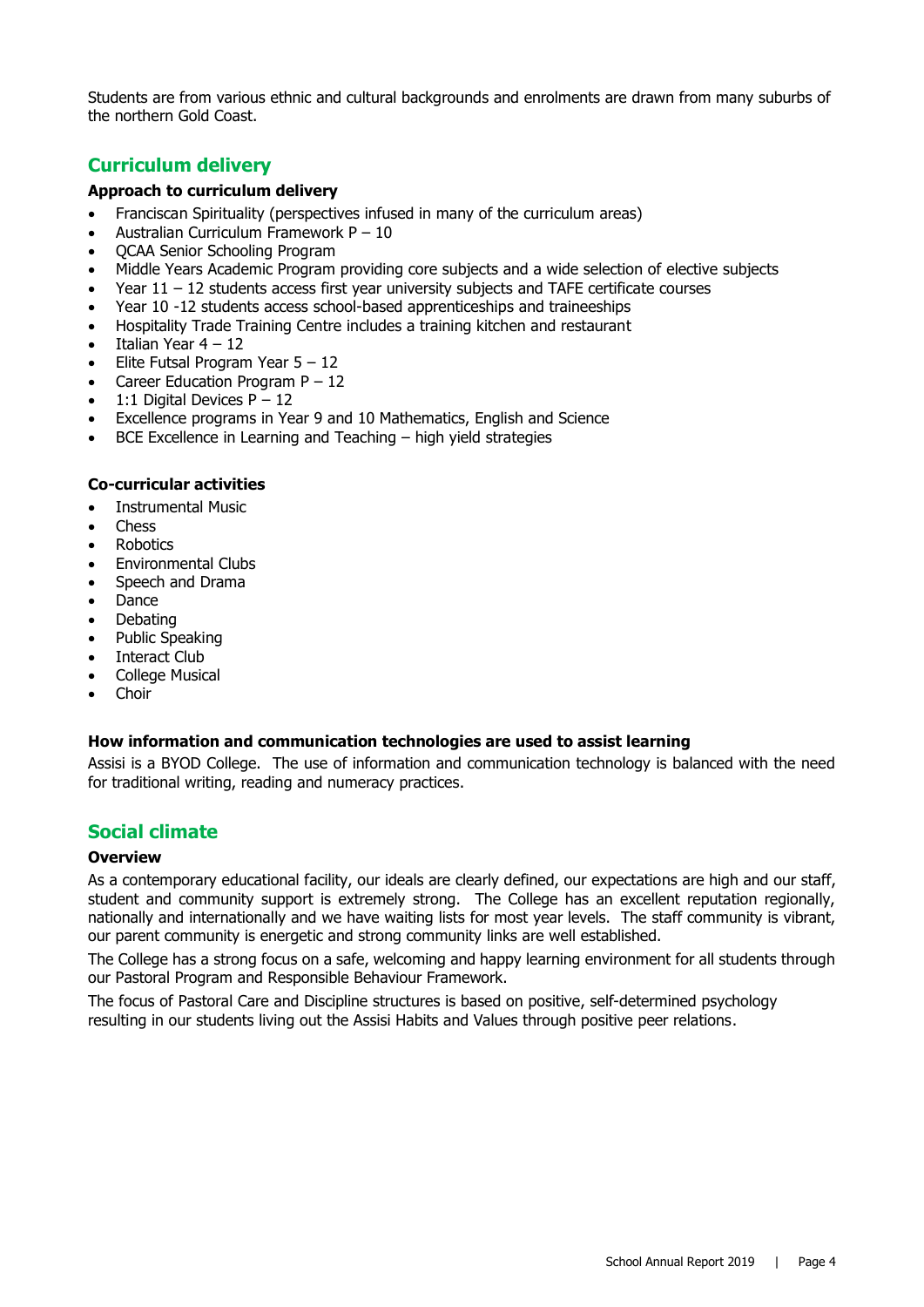# **BCE Listens Survey - Parent satisfaction**

| <b>Performance measure</b>                                                                                           |       |
|----------------------------------------------------------------------------------------------------------------------|-------|
| Percentage of parents/carers who agree# that:                                                                        | 2018  |
| This school helps my child to develop their relationship with God                                                    | 92.7% |
| My child is encouraged to participate in spiritual and religious activities and<br>projects outside of the classroom | 82.9% |
| Religious Education at this school is comprehensive and engaging                                                     | 89.3% |
| I see school staff practising the values and beliefs of the school                                                   | 88.4% |
| This school looks for ways to improve                                                                                | 88.8% |
| The school is well managed                                                                                           | 87.2% |
| My child is making good progress at this school                                                                      | 86.9% |
| This school is a safe place for my child                                                                             | 93.2% |
| This school helps students respect the needs of others                                                               | 90.4% |
| Teachers and staff are caring and supportive                                                                         | 93.1% |
| Teachers at this school expect my child to do their best                                                             | 92.5% |
| Teachers and staff relate to students as individuals                                                                 | 92.7% |
| The teachers help my child to be responsible for their own learning                                                  | 91.9% |
| My child is motivated to learn at this school                                                                        | 87.4% |
| I can talk to my child's teachers about my concerns                                                                  | 92.3% |
| This school offers me opportunities to get involved in my child's education                                          | 86.2% |
| My child's learning needs are being met at this school                                                               | 77.9% |
| I am happy with my decision to send my child to this school                                                          | 89.8% |

# **BCE Listens Survey - Student satisfaction**

| <b>Performance measure</b>                                                                                                      |       |
|---------------------------------------------------------------------------------------------------------------------------------|-------|
| Percentage of students who agree# that:                                                                                         | 2018  |
| At my school, I can express my beliefs                                                                                          | 78.1% |
| My school encourages all students to participate in spiritual and religious activities and<br>projects outside of the classroom | 90.3% |
| Religious Education at my school is interesting and engaging                                                                    | 61.9% |
| I see school staff practising the values and beliefs of my school                                                               | 80.3% |
| My school looks for ways to improve                                                                                             | 89.9% |
| Students at my school are encouraged to voice their concerns or complaints                                                      | 78.0% |
| Teachers treat students fairly at my school                                                                                     | 76.1% |
| Teachers recognise my efforts at school                                                                                         | 77.7% |
| I feel safe at school                                                                                                           | 88.3% |
| My school helps me to respect the needs of others                                                                               | 92.3% |
| I am happy to be at my school                                                                                                   | 86.8% |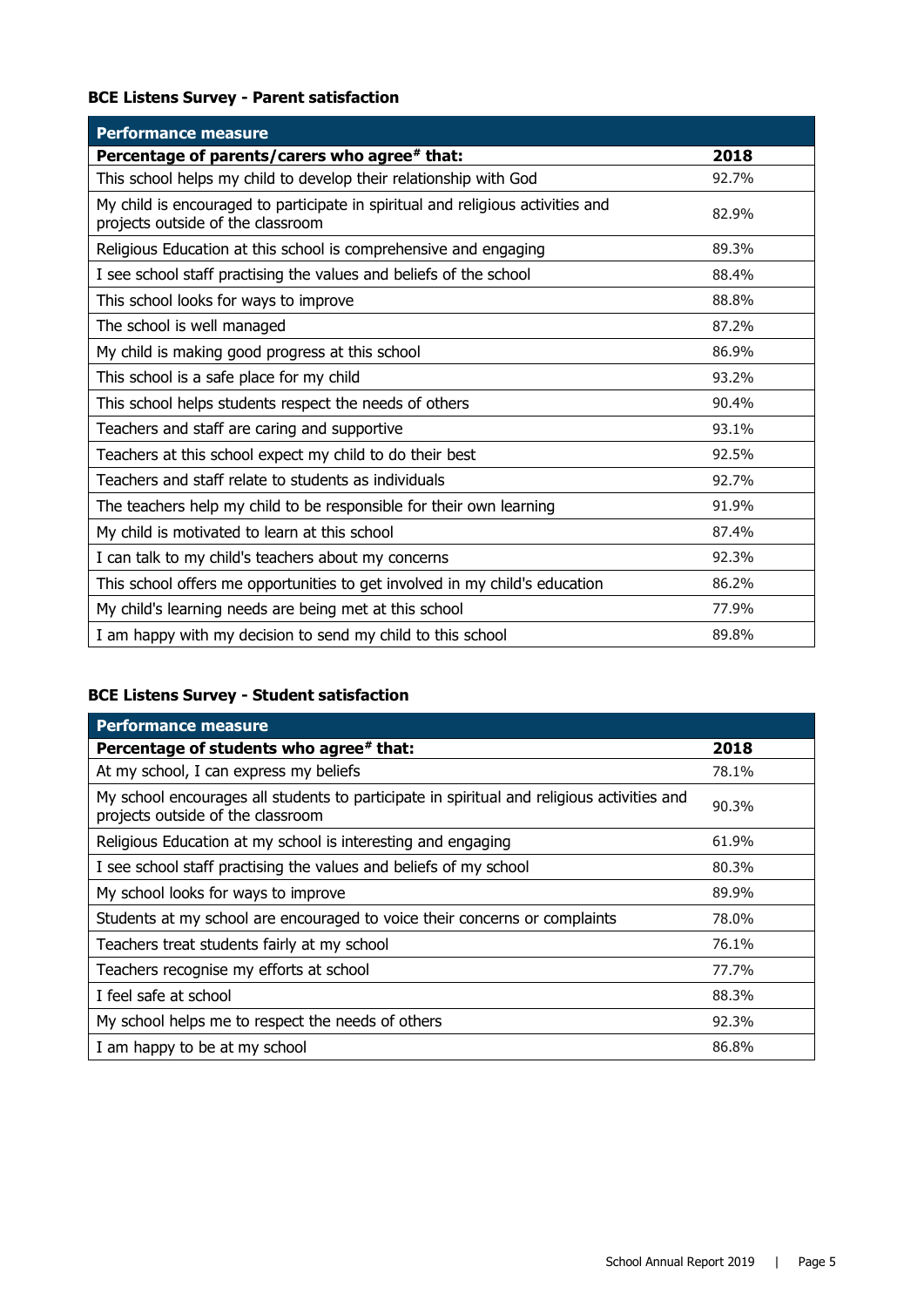### **BCE Listens Survey - Staff satisfaction**

| <b>Performance measure</b>                                                                                                      |        |
|---------------------------------------------------------------------------------------------------------------------------------|--------|
| Percentage of staff who agree# that:                                                                                            | 2018   |
| This school helps me to develop my relationship with God                                                                        | 93.2%  |
| My school encourages all students to participate in spiritual and religious activities and<br>projects outside of the classroom | 97.0%  |
| Religious Education at this school is comprehensive and engaging                                                                | 89.6%  |
| I see school staff practising the values and beliefs of this school                                                             | 94.8%  |
| This school is well managed                                                                                                     | 92.4%  |
| My concerns are taken seriously by the school                                                                                   | 82.2%  |
| This school is a safe place to work                                                                                             | 96.2%  |
| This school has an inclusive culture                                                                                            | 90.8%  |
| This school has a culture of striving for excellence                                                                            | 92.5%  |
| All my students know I have high expectations of them                                                                           | 100.0% |
| I am proud to be a member of this school                                                                                        | 98.6%  |
| Overall, I am happy with my decision to work at this school                                                                     | 95.4%  |

# 'Agree' represents the percentage of respondents who Somewhat Agree, Agree or Strongly Agree with the statement.

DW = Data withheld to ensure confidentiality.

#### **Family and community engagement**

Parent support and involvement are valued and encouraged at Assisi Catholic College. Purposeful involvement occurs regularly at all levels through the College, especially in the Early and Junior Years. Parent also enjoy their involvement in the Middle and Senior Years phases of learning.

Parent education opportunities are significant including workshops on positive parenting, parent responsibilities in an online world, reading education, current mathematics pedagogies, the nature of the Preparatory year, Senior secondary schooling, Student Well Being, etc.

Our Parents and Friends Association is energetic and has been responsible for providing a range of facilities and events to enrich student activities. There is also continued interest in the strategic operations of our College Board. The College Board conducts a Student Forum to gauge the student voice and develop feedback to the Leadership Team.

# **Environmental footprint**

### **Reducing the school's environmental footprint**

This is the first year of reporting on the school's electricity usage. Responsible energy usage supports the school's efforts towards a living response to Pope Francis' Encyclical Laudato Si' Care for our Common Home. The College has converted all lighting to LED lighting. Expansion of our already large solar capacity (100kw) is expected to reach 300kw.

| <b>Environmental footprint indicators</b> |                           |  |
|-------------------------------------------|---------------------------|--|
| Years                                     | <b>Electricity</b><br>kWh |  |
| 2019                                      | 358046                    |  |

### **School funding**

### **School income broken down by funding source**

School income, reported by financial year accounting cycle using standardized national methodologies and broken down by funding source is available via the [My School](http://www.myschool.edu.au/) website.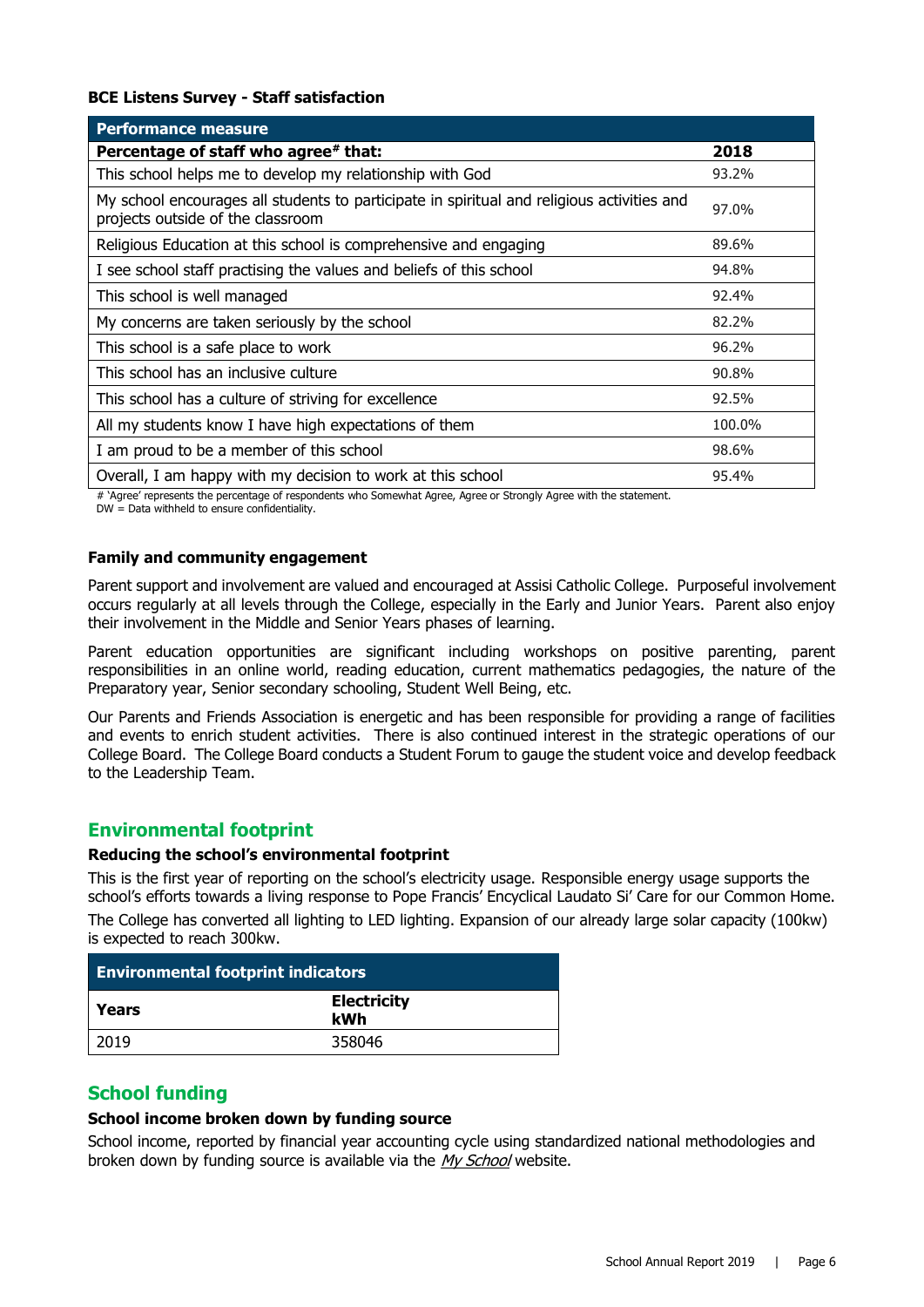### **How to access our income details**

- 1. Click on the My School link <http://www.myschool.edu.au/>.
- 2. Enter the school name or suburb of the school you wish to search.

| Find a school                   |              |                    |              | <b>Search website</b> |              |
|---------------------------------|--------------|--------------------|--------------|-----------------------|--------------|
| Search by school name or suburb |              |                    |              |                       | Go           |
| <b>School sector</b>            | $\checkmark$ | <b>School type</b> | $\checkmark$ | <b>State</b>          | $\checkmark$ |

3. Click on 'View School Profile' of the appropriate school to access the school's profile.



4. Click on 'Finances' and select the appropriate year to view the school financial information.

| School profile 1 | NAPLAN | Attendance | Finances | VET in schools | Senior secondary | Schools map |
|------------------|--------|------------|----------|----------------|------------------|-------------|
|                  |        |            |          |                |                  |             |

Note: If you are unable to access the internet, please contact the school for a hard copy of the school's financial information.

# **Our staff profile**

## **Workforce composition**

| <b>Description</b>    | <b>Teaching Staff</b> | Non-Teaching Staff |
|-----------------------|-----------------------|--------------------|
| Headcount             | 101                   | 60                 |
| Full-time Equivalents | 94.8                  | 46.2               |

### **Qualifications of all teachers\***

| <b>Highest level of qualification</b> | Number of classroom teachers and school<br>leaders at the school |
|---------------------------------------|------------------------------------------------------------------|
| Doctorate                             |                                                                  |
| <b>Masters</b>                        | 20                                                               |
| Graduate diploma etc.**               |                                                                  |
| Bachelor degree                       | 77                                                               |
| Diploma                               |                                                                  |
| Certificate                           | 0                                                                |

\*Teaching staff includes School Leaders

\*\*Graduate diploma etc. includes graduate diploma, bachelor honours degree, and graduate certificate.

# **Professional development**

### **Expenditure on and teacher participation in professional development**

The total funds expended on teacher professional development in 2019 were \$330,000

The major professional development initiatives are as follows:

- Excellence in Learning and Teaching
- Staff induction into the Franciscan charism
- School Learning Growth Targets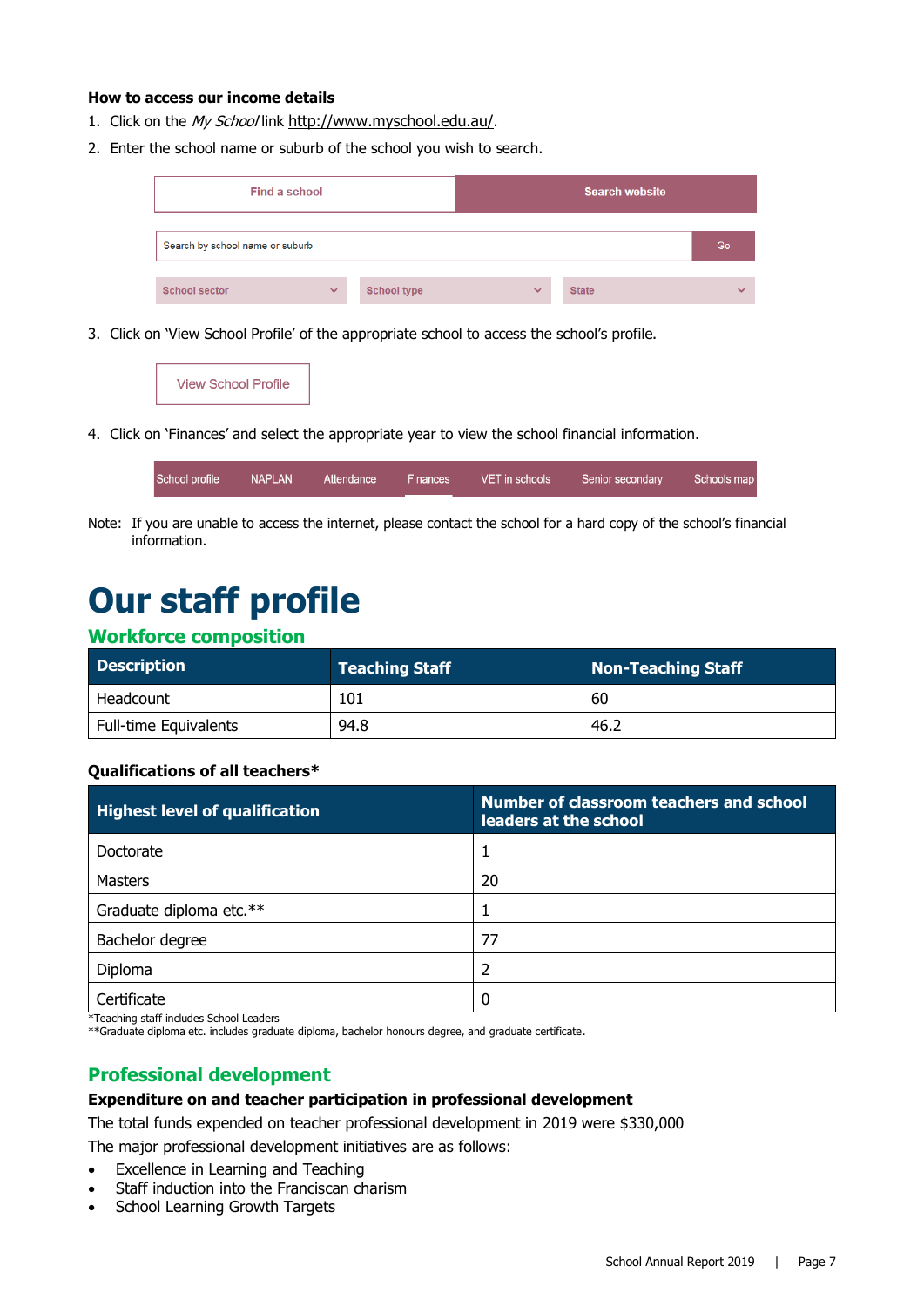### • Numeracy

The proportion of the teaching staff involved in professional development activities during 2019 was 100%

# **Staff attendance and retention**

### **Average staff attendance**

| <b>Description</b>                                                    |       |
|-----------------------------------------------------------------------|-------|
| Staff attendance for permanent and temporary staff and school leaders | 94.9% |

### **Proportion of staff retained from the previous school year.**

From the end of the previous school year, 89% of staff was retained by the school for the entire 2019.

# **Performance of our students**

### **Student attendance**

| <b>Description</b>                                                                | $\frac{0}{0}$ |
|-----------------------------------------------------------------------------------|---------------|
| The overall attendance rate* for the students at this school                      | 89.7%         |
| Attendance rate for Aboriginal and Torres Strait Islander students at this school | 84.2%         |

| Average attendance rate per year level |          |                         |       |  |
|----------------------------------------|----------|-------------------------|-------|--|
| Prep attendance rate                   | $92.9\%$ | Year 7 attendance rate  | 89.9% |  |
| Year 1 attendance rate                 | $93.0\%$ | Year 8 attendance rate  | 88.1% |  |
| Year 2 attendance rate                 | $92.2\%$ | Year 9 attendance rate  | 87.1% |  |
| Year 3 attendance rate                 | $91.8\%$ | Year 10 attendance rate | 88.2% |  |
| Year 4 attendance rate                 | $90.6\%$ | Year 11 attendance rate | 89.5% |  |
| Year 5 attendance rate                 | $91.6\%$ | Year 12 attendance rate | 85.8% |  |
| Year 6 attendance rate                 | 89.5%    |                         |       |  |

\*The student attendance rate is generated by dividing the total of full-days and part-days that students attended, and comparing this to the total of all possible days for students to attend, expressed as a percentage.

The overall student attendance rate in 2019 for all Brisbane Catholic Education schools across years Prep-6 was 91.9% and years 7-12 was 88.5%.

### **Apparent retention rate from Year 10 to Year 12**

| <b>Description</b>                                                                                                                                                                                                             |       |  |
|--------------------------------------------------------------------------------------------------------------------------------------------------------------------------------------------------------------------------------|-------|--|
| Year 12 student enrolment as a percentage of the Year 10 (2017) student cohort                                                                                                                                                 | 94.6% |  |
| The concentrational for View IA to View IA – the small of All the capital to View IA concert of the second of the control of the state of control of the state of the state of the state of the state of the state of the stat |       |  |

The apparent retention rate for Year 10 to Year 12 = the number of full time students in Year 12 expressed as the percentage of those students who were in Year 10 two years previously (this may be greater than 100%).

### **Description of how non-attendance is managed by the school**

Assisi Catholic College recognises that every day of attendance in school contributes towards a student's learning and that maximising school attendance enhances academic outcomes.

Attendance is marked twice a day (EY/JY) and every period in (MY/SY). School staff monitor attendance using the BI tool / Eminerva and the College celebrates regular attendance at College assemblies and other key College celebrations.

No attendance and school refusal are followed up in our Pastoral processes. This involves the student's teacher, PC Teacher, Year Level Leader, Counsellor, Assistant Principal, Head of School and Principal.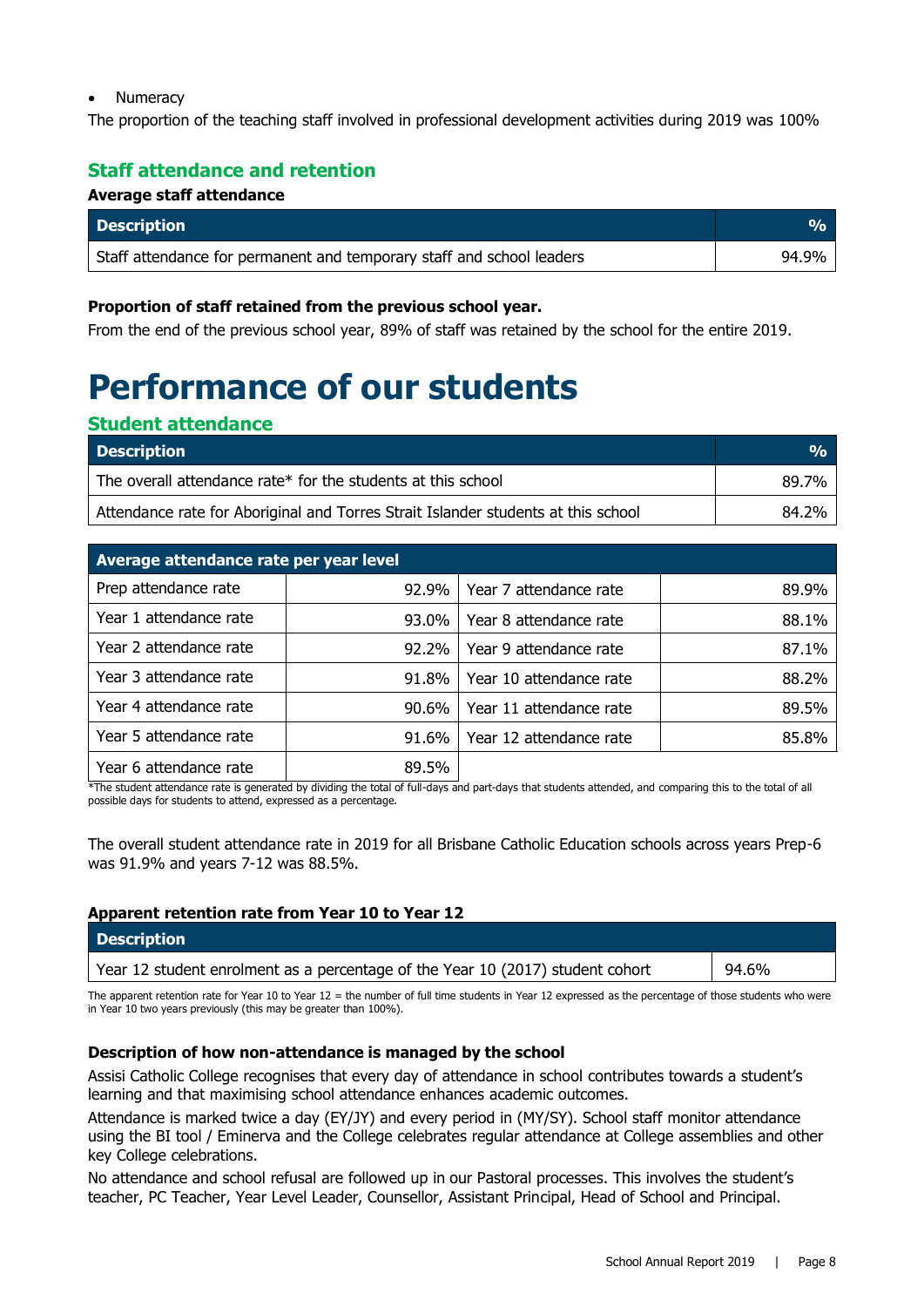# **NAPLAN**

## **Average NAPLAN results**

|                         | Year <sub>3</sub> |                  |               | Year 5           |  |
|-------------------------|-------------------|------------------|---------------|------------------|--|
|                         | <b>School</b>     | <b>Australia</b> | <b>School</b> | <b>Australia</b> |  |
| Reading                 | 437.4             | 432.3            | 538.1         | 506.0            |  |
| Writing                 | 410.9             | 423.1            | 474.6         | 473.9            |  |
| Spelling                | 397.8             | 418.7            | 507.7         | 500.7            |  |
| Grammar and punctuation | 438.0             | 439.8            | 527.1         | 499.1            |  |
| Numeracy                | 405.8             | 408.1            | 495.0         | 495.8            |  |

|                         | Year 7        |                  | Year 9        |                  |
|-------------------------|---------------|------------------|---------------|------------------|
|                         | <b>School</b> | <b>Australia</b> | <b>School</b> | <b>Australia</b> |
| Reading                 | 547.3         | 546.0            | 597.6         | 580.4            |
| Writing                 | 504.8         | 513.2            | 556.0         | 548.9            |
| Spelling                | 544.0         | 545.6            | 601.8         | 582.3            |
| Grammar and punctuation | 540.0         | 541.7            | 585.4         | 573.2            |
| Numeracy                | 546.6         | 554.1            | 590.4         | 592.0            |

# **Year 12 outcomes**

| Number of students receiving a Senior Statement<br>92<br>$\mathbf{0}$                                                                                                    |  |  |
|--------------------------------------------------------------------------------------------------------------------------------------------------------------------------|--|--|
|                                                                                                                                                                          |  |  |
| Number of students awarded a Queensland Certificate of Individual Achievement.                                                                                           |  |  |
| Number of students awarded a Queensland Certificate of Education (QCE) at the end of Year<br>88<br>12.                                                                   |  |  |
| 52<br>Number of students receiving an Overall Position (OP)                                                                                                              |  |  |
| Number of students awarded one or more Vocational Educational Training (VET)<br>58<br>qualifications (including SAT).                                                    |  |  |
| Number of students awarded a VET Certificate II or above.<br>63                                                                                                          |  |  |
| Number of students who were completing/continuing a School-based Apprenticeship or<br>Traineeship (SAT).                                                                 |  |  |
| Number of students awarded an International Baccalaureate Diploma (IBD).<br>$\Omega$                                                                                     |  |  |
| Percentage of OP/IBD eligible students with OP 1-15 or an IBD.<br>44                                                                                                     |  |  |
| Percentage of Year 12 students who are completing or completed a SAT or were awarded<br>96.7%<br>one or more of the following: QCE, IBD, VET qualification.              |  |  |
| Percentage of Queensland Tertiary Admissions Centre (QTAC) applicants received a tertiary<br>98.1%<br>offer.<br>As at March 2010. The above values evalude VICA students |  |  |

As at March 2019. The above values exclude VISA students.

# **Overall position bands (OP)**

| Year | $\,$ Number of students in each band for OP 1-25 $^\prime$ |         |          |          |          |
|------|------------------------------------------------------------|---------|----------|----------|----------|
|      | OP 1-5                                                     | OP 6-10 | OP 11-15 | OP 16-20 | OP 21-25 |
| 2019 |                                                            | 18      | 23       |          |          |

As at March 2019. The above values exclude VISA students.